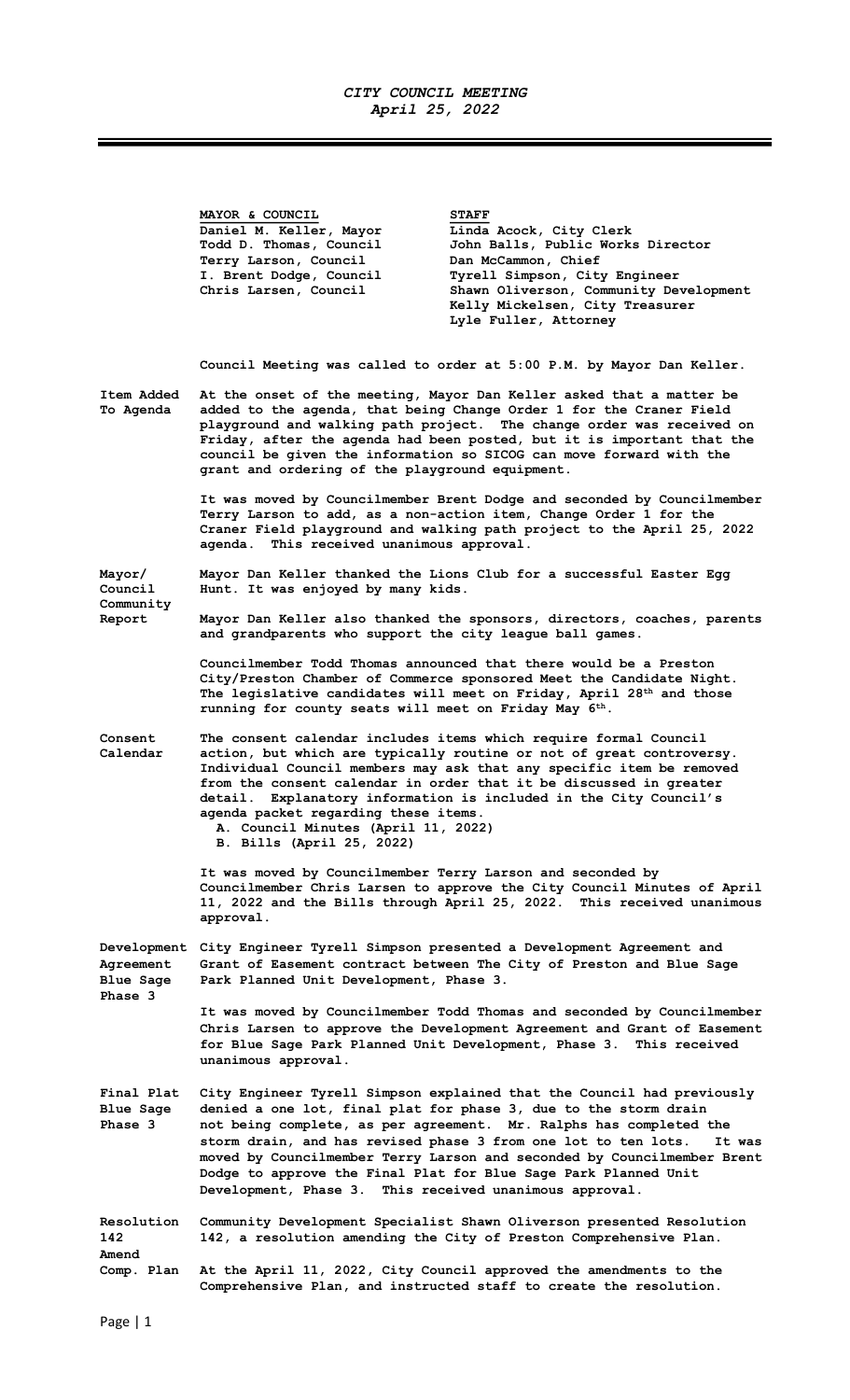It was moved by Councilmember Brent Dodge and seconded by Councilmember Chris Larsen to approve Resolution 142, a resolution amending the City of Preston's Comprehensive Plan. The vote was as follows:

| Councilmember Todd Thomas  | Aye        |
|----------------------------|------------|
| Councilmember Terry Larson | <u>Aye</u> |
| Councilmember Brent Dodge  | Aye        |
| Councilmember Chris Larsen | Aye        |

Motion passed by unanimous vote. (A copy of Resolution 142 follows Minutes)

Crosswalk Mayor Dan Keller explained that this summer State Street will be Pedestrian restored back to a four-lane road. There is a need for flashing Flashing beacons at the intersection of  $1^{st}$  North and State and the intersection Beacons of  $3^{rd}$  North and State. Although the council didn't line item the flashing beacons in the 2022 budget, there should be funds in the street budget to have the flashing beacons installed this summer with the road diet revision.

> City Engineer Tyrell Simpson has researched costs involving installation of the flashing beacons. He has received a quote for eight rapid flashing beacons to install at the two intersections. The total estimated cost would be twenty-six thousand dollars (\$26,000). Shipping is about four weeks out.

 It was moved by Councilmember Terry Larson and seconded by Councilmember Todd Thomas to approve the purchase of the pedestrian safety beacons at the intersection of  $1^{st}$  North and State, and,  $3^{rd}$  North and State, and to approve the monies from the street budget to pay for the flashing beacons. This received unanimous approval.

Business It was moved by Councilmember Brent Dodge and seconded by Councilmember Licenses Terry Larson to approve the following business licenses:

| Lucas Thorne | $310$ N $2^{nd}$ E APT C | (Thor Contracting Svcs)   |
|--------------|--------------------------|---------------------------|
| Suppose LLC  | 21 N State               | (Suppose)                 |
| Bryan Geary  | 222 Valley View          | (Geary Landscape & Lawns) |

Motion passed by unanimous approval.

Review Community Development Specialist Shawn Oliverson presented a draft of<br>Proposed recommended changes to Title 5, Chapter 04 of the Preston Municipal recommended changes to Title 5, Chapter 04 of the Preston Municipal Amendment Code, related to business licenses and regulations. To Business License 1995 After review and discussion over the recommended changes, it was moved<br>Code 5.04 by Councilmember Todd Thomas and seconded by Councilmember Terry Larson by Councilmember Todd Thomas and seconded by Councilmember Terry Larson to approve changes made to the business licenses, Title 5, Chapter 04 of the Preston Municipal Code and to instruct city staff to put said changes in ordinance form, and place on the May 9, 2022 city council agenda. This received unanimous approval. Memorial Councilmember Todd Thomas presented a quote for the memorial flagpole

Flag Pole to be placed on the south part of the city, in memory of former Councilmember Allyson Wadsworth. He also stated that Allyson's husband, Clint Wadsworth, has made arrangements through his company to provide the cement, labor and a bench to the project.

> It was moved by Councilmember Brent Dodge and seconded by Councilmember Chris Larsen to approve the quote for the memorial flagpole at the southeast section of Preston City, and authorize work to advance. This received unanimous approval.